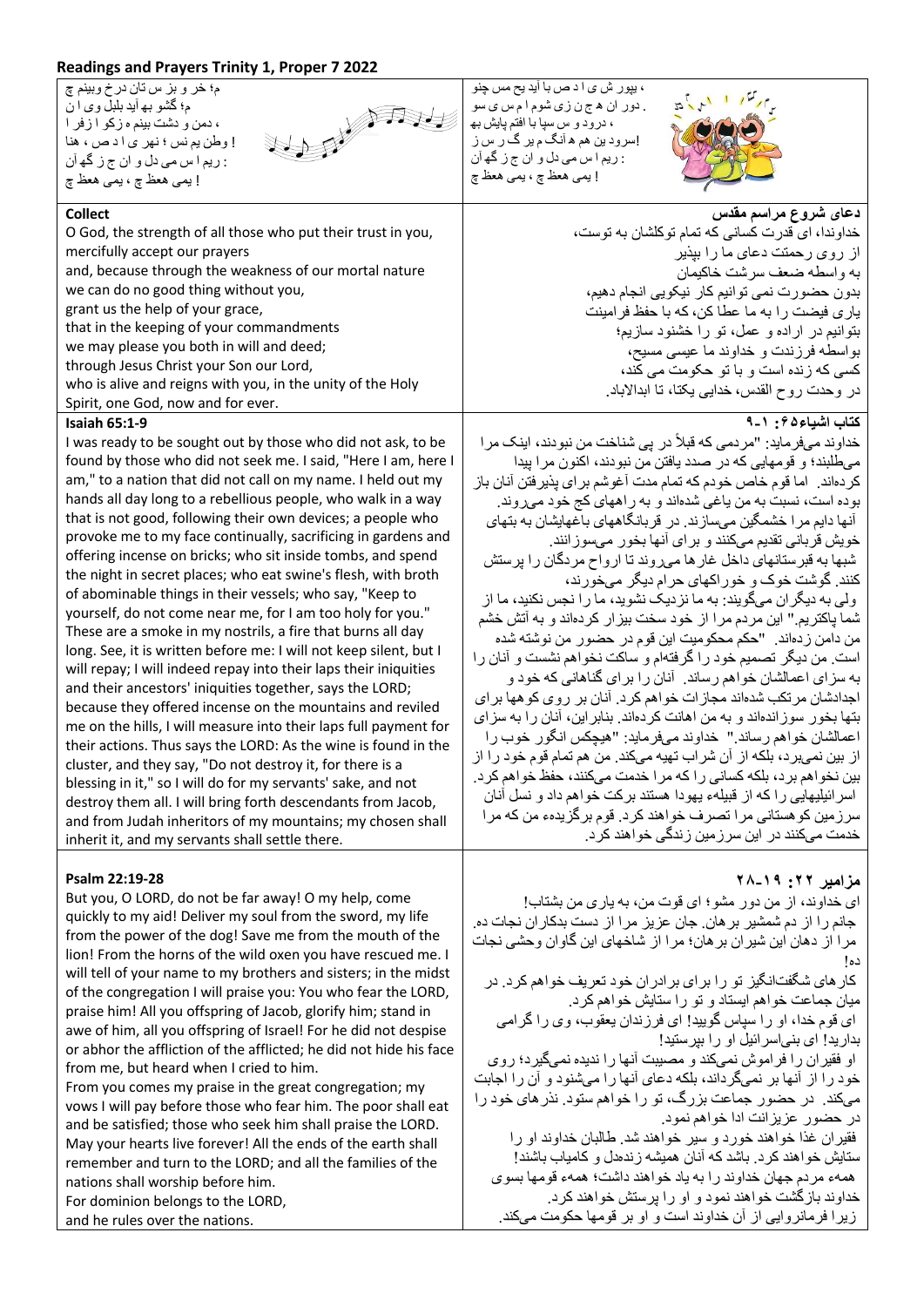#### **Galatians 3:23-29** Now before faith came, we were imprisoned and guarded under the law until faith would be revealed. Therefore the law was our disciplinarian until Christ came, so that we might be justified by faith. But now that faith has come, we are no longer subject to a disciplinarian, for in Christ Jesus you are all children of God through faith. As many of you as were baptized into Christ have clothed yourselves with Christ. There is no longer Jew or Greek, there is no longer slave or free, there is no longer male and female; for all of you are one in Christ Jesus. And if you belong to Christ, then you are Abraham's offspring, heirs according to the promise.  **نایطلاق :٣ -٢٣ ٢٩** بیش از آمدن مسیح، همهء ما در ز ندان مو قت احکام و قو انین مذهبی بسر میبر دیم، و تنها امّید ما این بود كه نجاتدهندهء ما عیسی مسیح بیاید و ما را ر هایی بخشد. 24 اجاز ه بدهید این مطلب را طور دیگری شر ح دھم: احكام الهى همچون للهاى بود كه از ما مر اقبت مىكرد تا زمانى كه مسیح بیاید و ما را از راه ایمان، مقبول خدا ساز د. اما اكنون كه مسیح آمده، دیگر نیازی به لله یعنی احکام و شریعت نداریم. زیرا همگی ما در اثر ایمان به عیسی مسیح فرزندان خدا میباشیم؛ و همهء ما كه تعمید گرفتهایم، جزئی از وجود مسیح شدهایم و مسیح را پوشیدهایم. دیگر فرقی نمیکند که بهودی باشیم یا غیریهودی، غلام باشیم یا آزاد، مرد باشیم یا زن؛ زیرا همهء ما مسیحیان در عیسی مسیح یكی هستیم؛ و اكنون كه از آن مسیح شدهایم، فرزندان واقعی ابر اهیم میباشیم و در نتيجه، تمام و عدههايی كه خدا به ابر اهيم داد، به ما نيز تعلق میگیر د. **Luke 8:26-39** Then they arrived at the country of the Gerasenes, which is opposite Galilee. As he stepped out on land, a man of the city who had demons met him. For a long time he had worn no clothes, and he did not live in a house but in the tombs. When he saw Jesus, he fell down before him and shouted at the top of his voice, "What have you to do with me, Jesus, Son of the Most High God? I beg you, do not torment me"- for Jesus had commanded the unclean spirit to come out of the man. (For many times it had seized him; he was kept under guard and bound with chains and shackles, but he would break the bonds and be driven by the demon into the wilds.) Jesus then asked him, "What is your name?" He said, "Legion"; for many demons had entered him. They begged him not to order them to go back into the abyss. Now there on the hillside a large herd of swine was feeding; and the demons begged Jesus to let them enter these. So he gave them permission. Then the demons came out of the man and entered the swine, and the herd rushed down the steep bank into the lake and was drowned. When the swineherds saw what had happened, they ran off and told it in the city and in the country. Then people came out to see what had happened, and when they came to Jesus, they found the man  **اقول لیجنا ٨ : ٣٩-٢۶** به این ترتیب به آنسوی دریاچه، به سرزمین جدریها رسیدند که مقابل ایالت جلیل بود. وقتی عیسی از قایق پیاده شد، مردی كه مدتها دیوانه بود از شهر به سوی او آمد. او نه لباس میپوشید و نه در خانه میماند بلكه در قبرستانها زندگی میكرد. به محض اینكه عیسی را دید، نعر ه زد و بیش بابهای او بر زمین افتاد و با صدای بلند گفت: "ای عیسی، فرزند خدای متعال، با من چه كار داری؟ التماس میكنم مرا عذاب ندهي!" زيرا عيسى به روح يليد دستور مىداد كه از وجود آن مرد بیرون بیاید. این روح پلید بار ها به آن مرد حمله كرده بود و حتى موقعى كه دستها و پايهاي او را با زنجير ميبستند، به آساني زنجير ها را میگسیخت و سر به بیابان میگذاشت. او بطور كامل در چنگال ارواح يليد اسير بود. عيسى از آن روح پرسيد: "اسم تو چيست؟" گفت: "قشون"، زيرا هزاران روح در وجود أن مرد داخل شده بودند. سپس ارواح پلید به عیسی التماس کردند که آنها را به جهنم نفر سند. در این هنگآم، یک گلهء بزرگ خوک، روی تپهای در آن حوالی مے جرید. ار واح به عبسی التماس کر دند که اجاز ه دهد داخل خو کها گردند. عیسی اجازه داد. آنگاه ارواح بلید از وجود آن مرد بیرون آمدند و داخل خوكها شدند. بلافاصله تمام آن گله از تپه سرازير شده، از پرتگاه به داخل درياچه پريدند و غرق شدند. خوكچرانها پا به فرار گذاشتند و به هر جا كه مىرسيدند، ماجرا را براى مردم بازگو میكردند. طولی نكشيد كه مردم دستهدسته آمدند تا واقعه را به چشم ببینند. وقتی آن دیوانه را دیدند كه لباس برتن داشت و پیش پای عیسی

from whom the demons had gone sitting at the feet of Jesus, clothed and in his right mind. And they were afraid. Those who had seen it told them how the one who had been possessed by demons had been healed.

Then all the people of the surrounding country of the Gerasenes asked Jesus to leave them; for they were seized with great fear. So he got into the boat and returned. The man from whom the demons had gone begged that he might be with him; but Jesus sent him away, saying, "Return to your home, and declare how much God has done for you." So he went away, proclaiming throughout the city how much Jesus had done for him.

جماعت : ای پدر ما که در آسمانی، نام تو مقّدس باد، ملکوت تو بیاید. اراده تو چنانکه در آسمان است، بر زمین نیز کرده شود نان كفاف ما را امروز به ما بده و قرض های ما را ببخش چنانكه ما نیز قرضداران خود را می بخشیم، و ما را در آزمایش میاور، بلکه از شریر ما را رهایی ده زیرا ملکوت وقوّت و جلال تا ابدالآباد از آن تو است، آمین<sub>.</sub>

أرام نشسته و كاملاً عاقل شده است، وحشت كردند. كسانى كه اين ماجرا را دیده بودند، برای دیگران نعریف میكردند كه آن دیوانه چگونه شفا يافته است. مردم كه از اين واقعه دچار وحشت شده بودند، از عيسى خواهش كردند كه از آنجا برود و ديگر كارى به كارشان نداشته باشد. پس او سوار قايق شد تا به كناره ديگر درياچه بازگردد. ديوانهاي كه شفا یافته بود، به عیسی التماس کرد که اجازه دهد او را همراهی کند. اما عیسی اجاز ه نداد و به او فرمود: "نزد خانوادهات برگرد و بگو كه خدا

او نیز به شهر رفت و برای همه بازگو نمود كه عیسی چه معجزه

چه كار بزرگی بر ايت انجام داده است."

بز ر گے در حق او انجام دادہ است.

| <b>Prayer after Communion</b>                  | دعای پس از عشاء ربانی                                               |
|------------------------------------------------|---------------------------------------------------------------------|
| Eternal Father, we thank you for nourishing us | خداوند ازلی، تو را سپاس میگوییم که ما را تغذیه کردی                 |
| with these heavenly gifts:                     | با این عطایای آسمانی: باشد که این آبین دینی، ما ر ا در ایمان استوار |
| may our communion strengthen us in faith,      | سازد، ما را امید بخشد؛ و ما را در محبت رشد دهد؛                     |
| build us up in hope, and make us grow in love; | بو اسطه خداوندمان عیسی مسیح                                         |
| for the sake of Jesus Christ our Lord. Amen.   |                                                                     |
|                                                |                                                                     |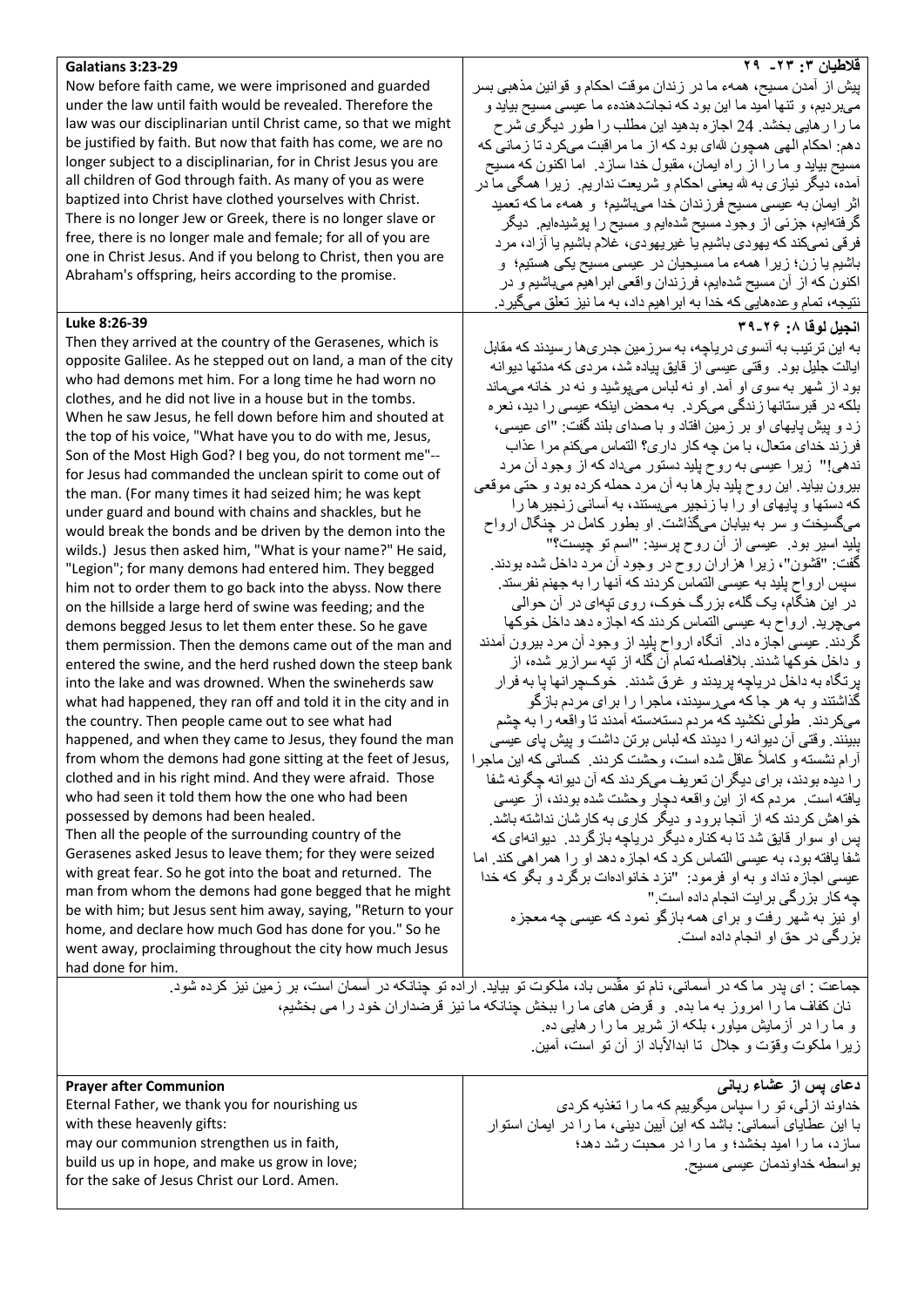# *A reading from the prophecies of Isaiah:*

I was ready to be sought out by those who did not ask, to be found by those who did not seek me. I said, "Here I am, here I am," to a nation that did not call on my name. I held out my hands all day long to a rebellious people, who walk in a way that is not good, following their own devices; a people who provoke me to my face continually, sacrificing in gardens and offering incense on bricks; who sit inside tombs, and spend the night in secret places; who eat swine's flesh, with broth of abominable things in their vessels; who say, "Keep to yourself, do not come near me, for I am too holy for you." These are a smoke in my nostrils, a fire that burns all day long. See, it is written before me: I will not keep silent, but I will repay; I will indeed repay into their laps their iniquities and their ancestors' iniquities together, says the LORD; because they offered incense on the mountains and reviled me on the hills, I will measure into their laps full payment for their actions. Thus says the LORD: As the wine is found in the cluster, and they say, "Do not destroy it, for there is a blessing in it," so I will do for my servants' sake, and not destroy them all. I will bring forth descendants from Jacob, and from Judah inheritors of my mountains; my chosen shall inherit it, and my servants shall settle there.

خداوند میفرماید: "مردمی كه قبلاً در پی شناخت من نبودند، اینك مرا میطلبند؛ و قومهایی كه در صدد يافتن من نبو دند، اكنو ن مر ۱ بيدا كر دماند. اما قوم خاص خودم كه تمام مدت آغوشم بر اي پذير فتن آنان باز بوده است، نسبت به من ياغي شدهاند و به راههای کج خود میروند. آنها دایم مرا خشمگین میسازند. در قربانگاههای باغهایشان به بتهای خویش قربانی تقدیم میكنند و بر ای آنها بخور مے سوز انند. شبها به قبرستانهاي داخل غار ها مهروند تا ارواح مردگان را پرستش كنند. گوشت خوک و خوراكهاي حر ام دیگر مے خور ند، و لم ، به دیگر ان میگویند: به ما نزدیک نشوید، ما را نجس نکنید، ما از شما پاکتریم." این مردم مرا از خو د سخت بیز ار کر دماند و به آتش خشم من دامن ز دماند. "حكم محكوميت اين قوم در حضور من نوشته شده است. من ديگر تصميم خود را گرفتهام و ساكت نخو اهم نشست و آنان ر ا به سز ای اعمالشان خو اهم ر ساند. آنان را بر ای گناھانی که خود و اجدادشان مر نکب شدهاند مجاز ات خو اھم کر در آنان پر روی کو ھھا بر ای بتها بخور سوز آندماند و به من اهانت كردماند. بنابر این، آنان را به سزای اعمالشان خواهم رساند." خداوند میفرماید: "هیچکس انگور خوب را از بین نمیبرد، بلکه از آن شراب تهیه میکند. من هم نمام قوم خود را از این نخو اهم بر د، بلكه كسانى را كه مر ا خدمت مى كنند، حفظ خو اهم كر د. اسر ائبلیھایی را که از قبیلُهء بیودا هستند پر کت خواهم داد و نسل آنان سر ز مین کو هستانی مر ا تصر ف خو اهند كر د. قو م بر گز بدهء من كه مر ا خدمت مے كنند در ابن سر ز مبن ز ندگے خو اهند كر د.

This is the word of the Lord.